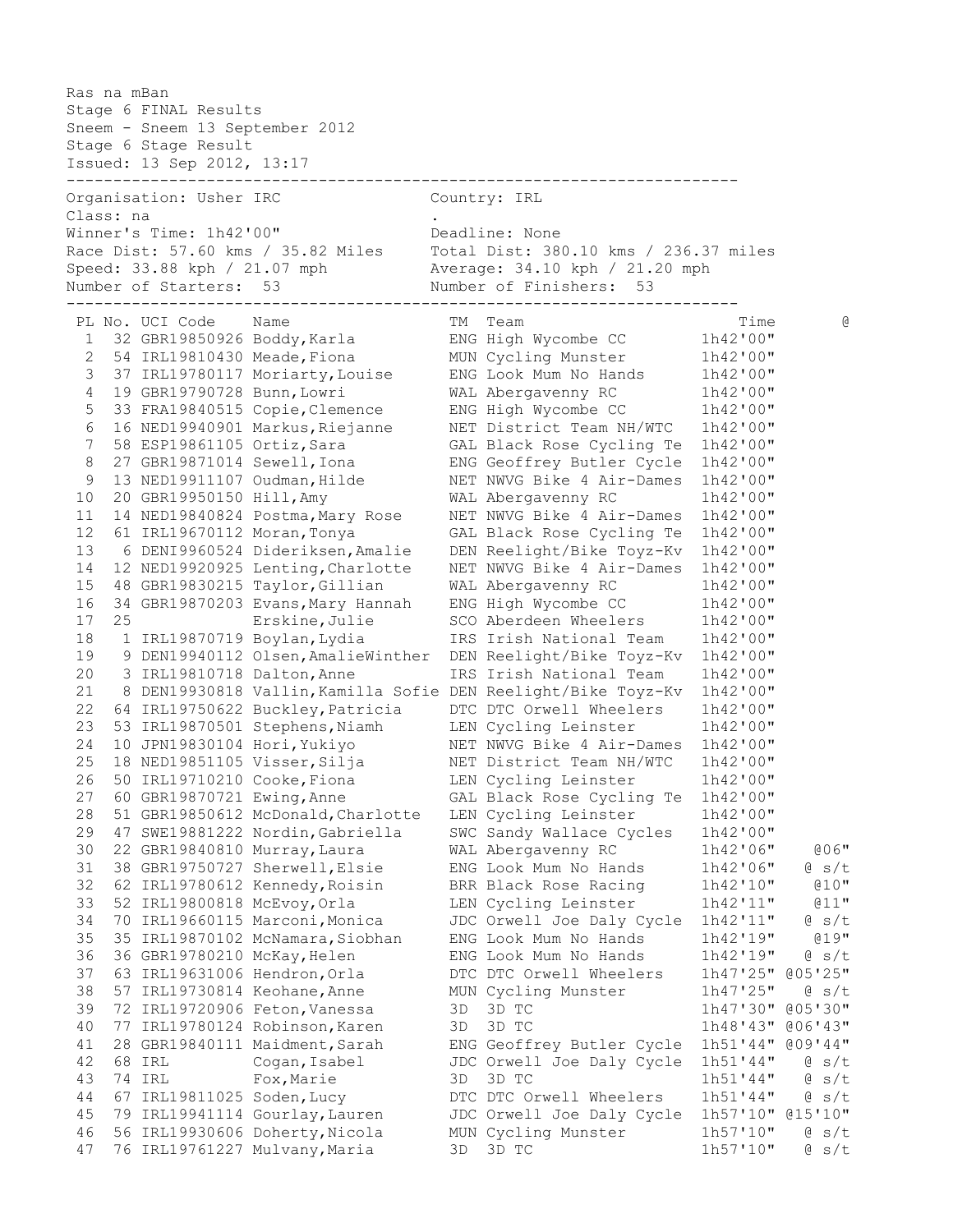|       | 48 2 IRL19871201 Brice, Amy   |                                      | IRS Irish National Team                  | $1h57'10''$ @ s/t |  |
|-------|-------------------------------|--------------------------------------|------------------------------------------|-------------------|--|
| 49 39 |                               | Taromsari, Ishbel                    | PPR Pedal Power Race Team                | 2h02'06" @20'06"  |  |
|       |                               | 50 69 IRL19800923 Downes, Catherine  | JDC Orwell Joe Daly Cycle 2h02'06" @ s/t |                   |  |
|       | 51 75 IRL19720904 Finn, Tania |                                      | 3D 3D TC                                 | $2h02'06''$ $8/t$ |  |
|       |                               | 52 26 Perry, Jo-Ann                  | ENG Deal Tri Club                        | 2h05'47" @23'47"  |  |
|       |                               | 53 65 IRL19770712 Donnelly, Margaret | DTC DTC Orwell Wheelers                  | 2h06'49" @24'49"  |  |
|       |                               |                                      |                                          |                   |  |

General Classification

|                |    | PL No. UCI Code | Name                    |   | CAT Team         | GC Time   | G         |
|----------------|----|-----------------|-------------------------|---|------------------|-----------|-----------|
| 1              |    | 8 DEN19930818   | Vallin, Kamilla Sofie L |   | Reelight/Bike To | 11h08'58" |           |
| 2              |    | 1 IRL19870719   | Boylan, Lydia           | L | Irish National T | 11h09'04" | $006$ "   |
| 3              | 19 | GBR19790728     | Bunn, Lowri             | L | Abergavenny RC   | 11h09'11" | @13"      |
| $\overline{4}$ | 6  | DENI9960524     | Dideriksen, Amalie      | L | Reelight/Bike To | 11h09'23" | @25"      |
| 5              | 32 | GBR19850926     | Boddy, Karla            | L | High Wycombe CC  | 11h09'28" | $030$ "   |
| 6              | 54 | IRL19810430     | Meade, Fiona            | L | Cycling Munster  | 11h09'43" | $045$ "   |
| 7              | 35 | IRL19870102     | McNamara, Siobhan       | L | Look Mum No Hand | 11h10'46" | 001'48''  |
| 8              | 60 | GBR19870721     | Ewing, Anne             | L | Black Rose Cycli | 11h13'19" | 004'21''  |
| 9              | 22 | GBR19840810     | Murray, Laura           | L | Abergavenny RC   | 11h13'55" | 004'57''  |
| 10             | 37 | IRL19780117     | Moriarty, Louise        | L | Look Mum No Hand | 11h17'18" | @08'20"   |
| 11             |    | 3 IRL19810718   | Dalton, Anne            | 4 | Irish National T | 11h18'54" | 009'56"   |
| 12             |    | 27 GBR19871014  | Sewell, Iona            | L | Geoffrey Butler  | 11h21'32" | 012'34''  |
| 13             | 12 | NED19920925     | Lenting, Charlotte      | L | NWVG Bike 4 Air- | 11h22'02" | @13'04"   |
| 14             | 34 | GBR19870203     | Evans, Mary Hannah      | L | High Wycombe CC  | 11h22'19" | 013'21''  |
| 15             |    | 14 NED19840824  | Postma, Mary Rose       | L | NWVG Bike 4 Air- | 11h22'20" | 013'22"   |
| 16             |    | 16 NED19940901  | Markus, Riejanne        | L | District Team NH | 11h22'21" | 013'23''  |
| 17             |    | 9 DEN19940112   | Olsen, AmalieWinther    | L | Reelight/Bike To | 11h22'30" | 013'32"   |
| 18             | 61 | IRL19670112     | Moran, Tonya            | L | Black Rose Cycli | 11h22'49" | 013'51''  |
| 19             | 47 | SWE19881222     | Nordin, Gabriella       | L | Sandy Wallace Cy | 11h23'00" | 014'02''  |
| 20             | 13 | NED19911107     | Oudman, Hilde           | L | NWVG Bike 4 Air- | 11h27'55" | 018'57''  |
| 21             | 10 | JPN19830104     | Hori, Yukiyo            | L | NWVG Bike 4 Air- | 11h28'20" | 019'22"   |
| 22             | 18 | NED19851105     | Visser, Silja           | L | District Team NH | 11h28'53" | 019'55''  |
| 23             | 38 | GBR19750727     | Sherwell, Elsie         | L | Look Mum No Hand | 11h28'56" | @19'58"   |
| 24             |    | 64 IRL19750622  | Buckley, Patricia       | L | DTC Orwell Wheel | 11h33'47" | 024'19''  |
| 25             | 20 | GBR19950150     | Hill, Amy               | L | Abergavenny RC   | 11h34'58" | 026'00''  |
| 26             | 53 | IRL19870501     | Stephens, Niamh         | L | Cycling Leinster | 11h35'07" | 026'09''  |
| 27             | 48 | GBR19830215     | Taylor, Gillian         | L | Abergavenny RC   | 11h35'14" | 026'16''  |
| 28             | 33 | FRA19840515     | Copie, Clemence         | L | High Wycombe CC  | 11h44'57" | 035'59''  |
| 29             | 70 | IRL19660115     | Marconi, Monica         | L | Orwell Joe Daly  | 11h46'48" | 037'50''  |
| 30             | 51 | GBR19850612     | McDonald, Charlotte     | L | Cycling Leinster | 11h48'29" | @39'31"   |
| 31             |    | 36 GBR19780210  | McKay, Helen            | L | Look Mum No Hand | 11h50'13" | 041'15''  |
| 32             |    | 58 ESP19861105  | Ortiz, Sara             | L | Black Rose Cycli | 11h51'44" | @42'46"   |
| 33             |    | 2 IRL19871201   | Brice, Amy              | L | Irish National T | 11h56'13" | 047'15''  |
| 34             | 50 | IRL19710210     | Cooke, Fiona            | L | Cycling Leinster | 11h57'38" | 048'10''  |
| 35             | 72 | IRL19720906     | Feton, Vanessa          | L | 3D TC            | 11h59'35" | @50'37"   |
| 36             | 52 | IRL19800818     | McEvoy, Orla            | L | Cycling Leinster | 12h00'36" | @51'38"   |
| 37             |    | 28 GBR19840111  | Maidment, Sarah         | L | Geoffrey Butler  | 12h05'13" | 056'15"   |
| 38             |    | 62 IRL19780612  | Kennedy, Roisin         | L | Black Rose Racin | 12h07'09" | @58'11"   |
| 39             | 25 |                 | Erskine, Julie          | L | Aberdeen Wheeler | 12h14'03" | @1h05'05" |
| 40             |    | 57 IRL19730814  | Keohane, Anne           | L | Cycling Munster  | 12h15'24" | @1h06'26" |
| 41             |    | 77 IRL19780124  | Robinson, Karen         | L | 3D TC            | 12h18'04" | @1h09'06" |
| 42             |    | 74 IRL          | Fox, Marie              | L | 3D TC            | 12h23'17" | @1h14'19" |
| 43             |    | 63 IRL19631006  | Hendron, Orla           | L | DTC Orwell Wheel | 12h32'14" | @1h23'16" |
| 44             |    | 68 IRL          | Cogan, Isabel           | L | Orwell Joe Daly  | 12h49'52" | @1h40'54" |
| 45             |    | 67 IRL19811025  | Soden, Lucy             | L | DTC Orwell Wheel | 12h54'34" | @1h45'36" |
| 46             | 39 |                 | Taromsari, Ishbel       | L | Pedal Power Race | 13h00'59" | @1h52'01" |
| 47             |    | 79 IRL19941114  | Gourlay, Lauren         | L | Orwell Joe Daly  | 13h27'21" | @2h18'23" |
| 48             |    | 56 IRL19930606  | Doherty, Nicola         | L | Cycling Munster  | 13h33'19" | @2h24'21" |
| 49             |    | 65 IRL19770712  | Donnelly, Margaret      | L | DTC Orwell Wheel | 13h37'13" | @2h28'15" |
| 50             | 26 |                 | Perry, Jo-Ann           | L | Deal Tri Club    | 13h53'16" | @2h44'18" |
| 51             |    | 75 IRL19720904  | Finn, Tania             | L | 3D TC            | 13h56'24" | @2h47'26" |